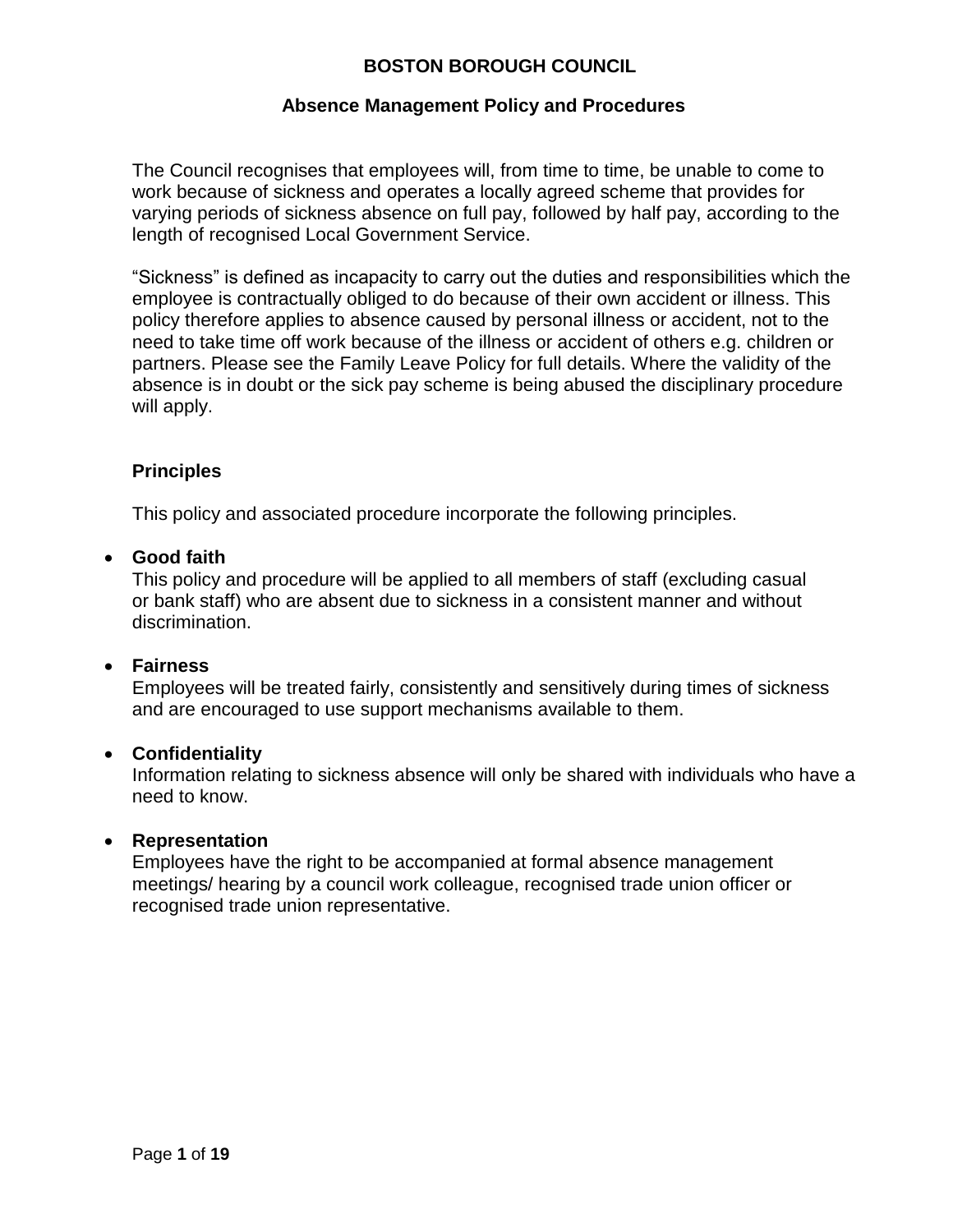### **Absence Management Policy and Procedures**

# **Recording and monitoring absence**

### **Employee Responsibilities**

Employees have a duty under their terms and conditions of employment to be at work and must ensure that they adhere to their responsibilities, including:

- Employees must report sickness absence to their line manager on the first day of absence and as early as possible, preferably before but no later than, 30 minutes of their normal work starting time.
- Employees must make personal contact (not by means of a spouse/ family member/ friend) and by telephone (not by text or email). A contact number must be provided in all instances.
- It is recognised there may be instances where employees are unable to contact their Line Manager personally (e.g. admittance to hospital). In these exceptional circumstances the individual who contacts your Line Manager on your behalf must leave a contact name and number.
- When reporting absence you must provide the following information:
	- When you became ill
	- Broad nature of the illness (e.g. chest infection, migraine)
	- Whether the illness is due to an accident or injury at work
	- Whether medical attention has been sought
	- The likely date of return (if known)
- Employees unable to speak with their line manager must leave a message and a contact phone number, asking that it is passed onto the line manager as soon as possible. The employee should expect and be available to receive a return phone call to discuss the above points.
- Employees absent beyond 3 calendar days or where the absence is going to be longer than envisaged must make contact with the line manager to update them and thereafter contact to be maintained as agreed between the employee and line manager.
- Employees must complete a self-certificate for the first seven days of absence.
- Employees must obtain a fit note from a GP and submit this to their line manager on the eighth calendar day of absence and must continue to send in Fit notes for the duration of the absence, keeping line managers informed of their health and progress towards returning to work. When a Fit Note expires, employees not returning to work must ensure that a new Fit Note is sent to their line manager immediately.
- Employees must ensure medical advice and treatment is received as quickly as possible and must follow all recommended medical advice or treatment in order to facilitate a prompt return to work.
- Employees are encouraged to attend any OH consultations, as in accordance with their conditions of service. If employees fail to attend to these appointments or fail to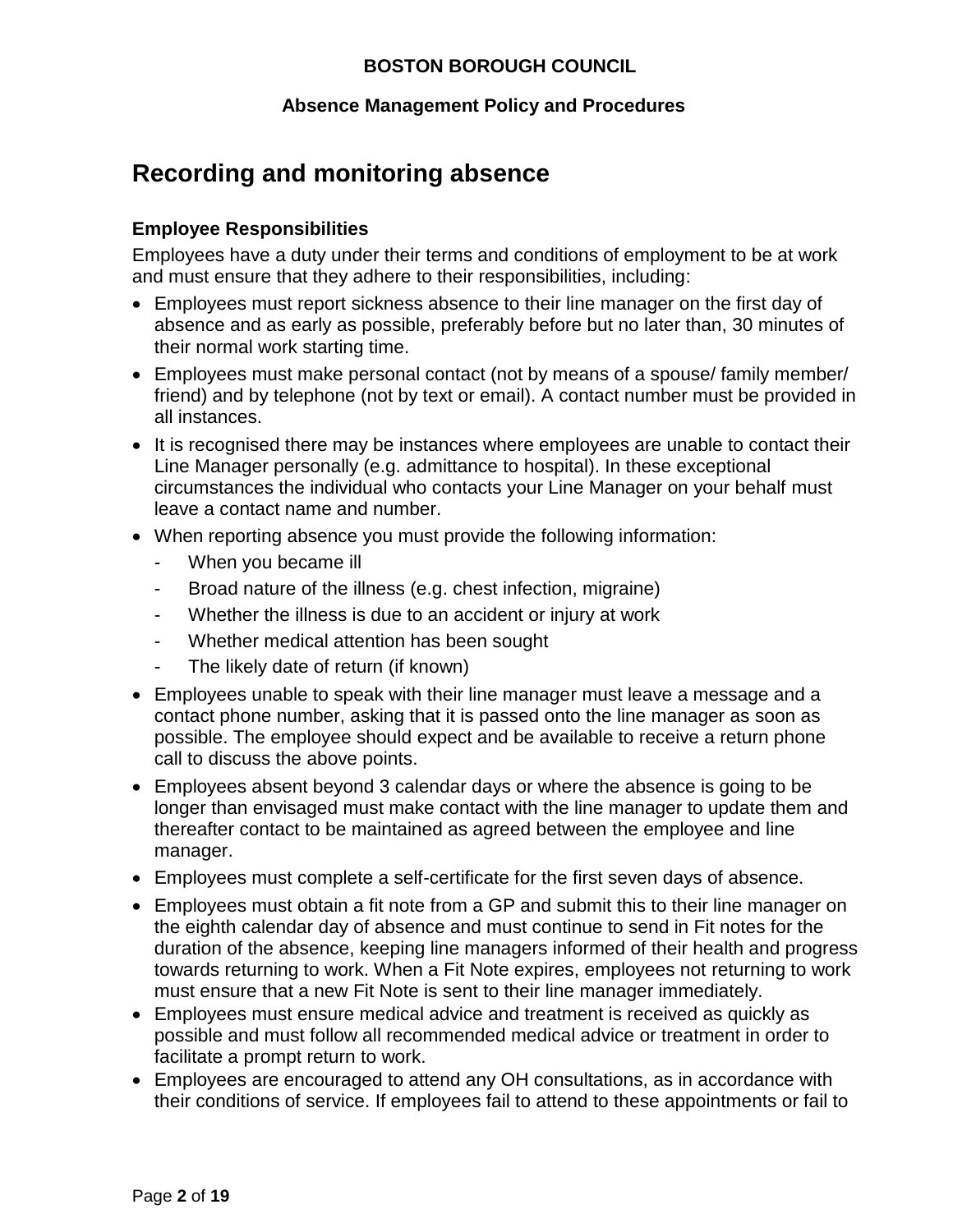### **Absence Management Policy and Procedures**

give consent to the release of the report, any decisions made regarding their absence from work will be made without the benefit of this information.

- Employees must ensure they are contactable and available to attend absence management meetings and respond in a timely manner to any communications from the Council.
- Employees must advise their Line Manager of any changes to contact details occurring during an absence.
- Employees must advise their Line Manager of any concerns with their job/ work place, which they feel are making them ill or contributing to illness/absence.
- Employees wishing to take time off work who are not sick, must use annual leave or special leave or other approved leave. All leaves of absence must be approved by management. Other types of leave must not be used to avoid sickness absence.
- Employees may request to use accrued annual leave whilst on long term sickness. Employees are not expected to go away on holiday whilst absent due to sickness unless it is supported by a GP.
- Employees wishing to take annual leave must obtain management authorisation and have the appropriate period of annual leave deducted from their entitlement.
- Employees either at work or absent due to sickness should not undertake activities that could hinder or affect recovery. If found that employees are undertaking activities that would prevent recovery this may be managed under the Disciplinary Policy.
- Employees are encouraged to take advantage of Council initiatives to promote good health where appropriate.
- Employees are responsible for managing sickness and to taking any appropriate action, as determined by any health professional, to minimise reoccurrence of the sickness.

NB. Failure to follow these reporting procedures may be managed under the Disciplinary Policy.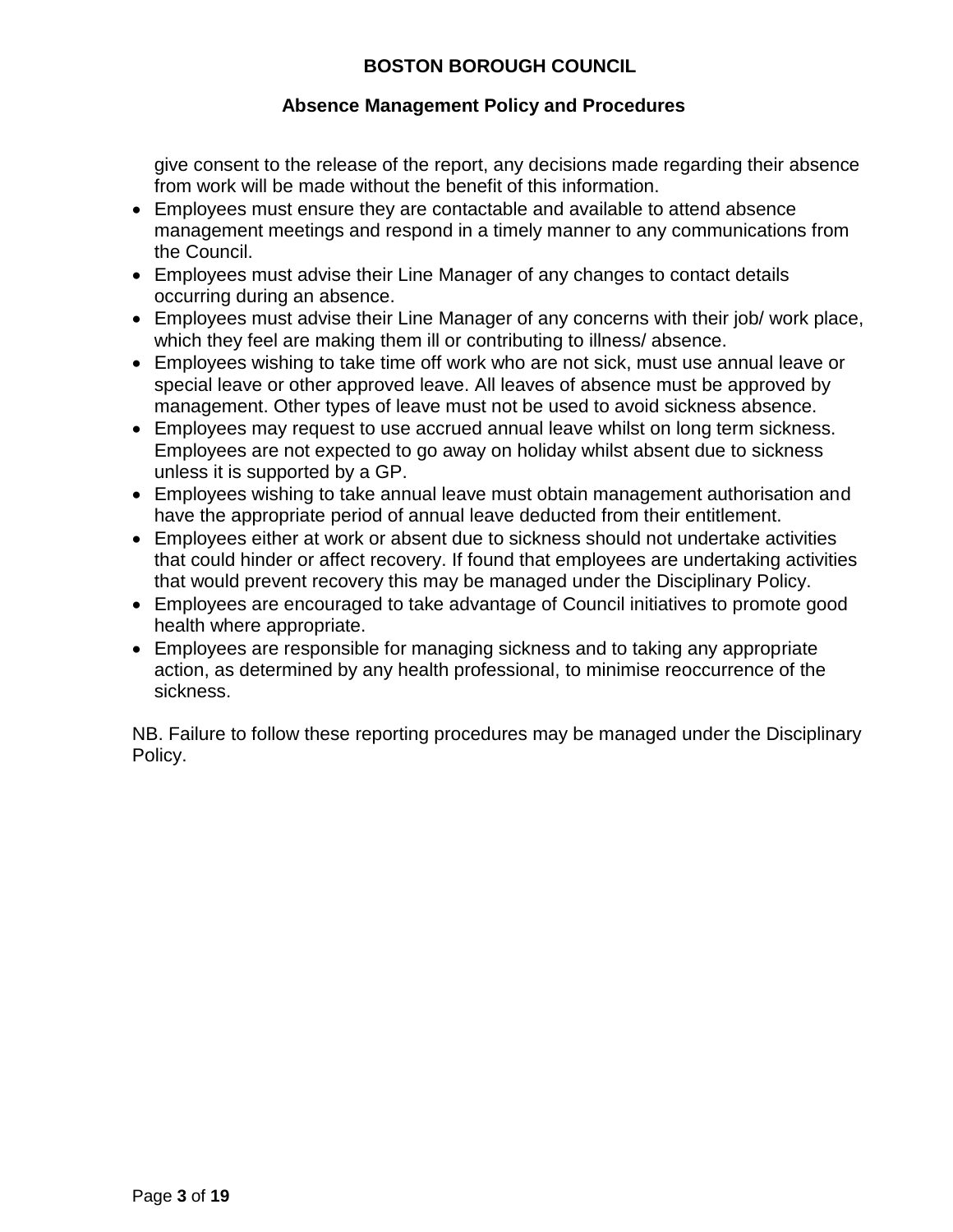### **Absence Management Policy and Procedures**

### **Manager Responsibilities**

Management is responsible for managing absence issues sensitively and compassionately, ensuring they follow the procedure contained in this policy and associated documents; including:

- Managers must ensure employee sickness absence is entered on to iTrent People Manager by the  $6<sup>th</sup>$  of each month, ensuring the payroll for each employee is accurate. Please refer to: People Manager guide: Recording of Sickness Absence. Absences for dental/ medical appointments or parental leave should not be recorded as sickness absence but 'Other leave' on People Manager.
- Maternity/ Paternity or Adoption leave should not be recorded as sickness absence.
- Managers should recording and monitor all activities associated with the employee's absence using an Action Log form. The Action Log should record all support and communication related to the absence between he employee and themselves in chronological order.
- Managers should explain the Occupational Health service and refer employees, if appropriate, through People Services.
- Managers should ensure employees are aware of other supporting policies such as special leave and flexible working.
- Where absence results from a work related accident or disease, managers (or other member of staff taking the message) must inform People Services immediately so that any necessary follow- up action can be taken.
- Managers should promote the confidential Employee Assistance Helpline service to all employees when appropriate.
- Managers must ensure any information associated with the absence management procedure is transferred with the employee should they move positions within the Council.

### **Returning to work**

Return to work discussions must be conducted between employees and line managers after every episode of absence.

Managers must complete the Return to Work form recording:

- Support mechanisms that may be beneficial following a return to work and any issues which may be affecting the employee's ability to attend work.
- Absence levels and where trigger points have been reached, including management actions as a result of this.
- Reasonable adjustments considered for employees (where applicable) including discussing with employees advice given on a fit note. When the Equality Act 2010 applies managers must ensure they investigate any possible reasonable adjustments and undertake a risk assessment. Please refer to [Guidance on disabled employees.](#page-0-0)
- Considerations in respect of a phased return to work (where appropriate) following long term sickness absence. Please refer to Guidance on rehabilitation following long term ill health.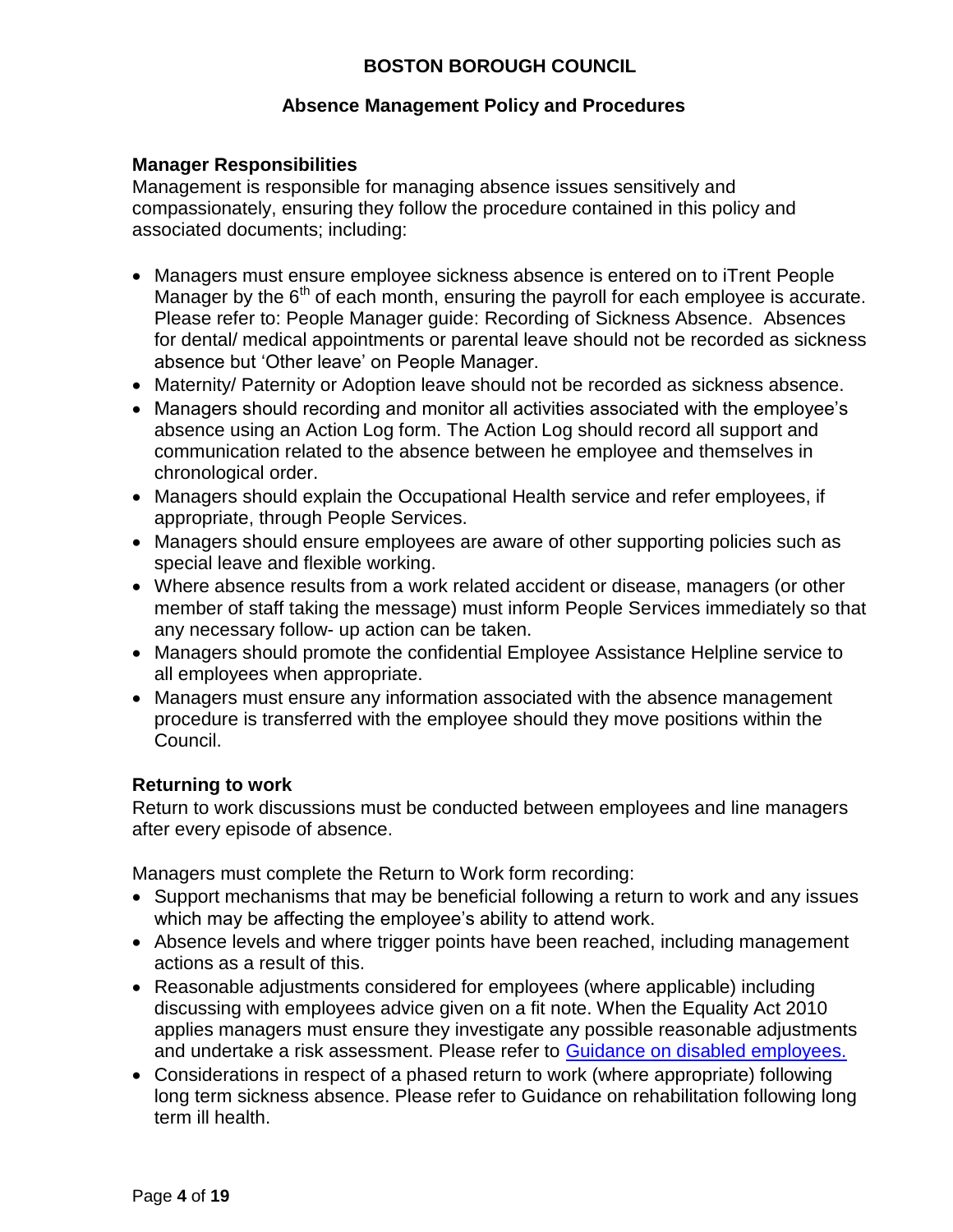### **Absence Management Policy and Procedures**

### **Trigger points**

The Council operates the following trigger points:

- 3 or more episodes of absence in a rolling 12 month period and/or
- 7 working days of absence in a rolling 12 month period and/or
- Absences in a short period warranting immediate action e.g. 3 episodes or 5 working days in 6 months
- A pattern of absence causing concern e.g regular Friday or Monday absences or absences regularly occurring on a particular day/ week, pre or post annual leave, school holidays, public holidays, pay day.

Trigger points for employees working fewer than 5 days in a week need to pro rata the number of days, but not the number of occasions.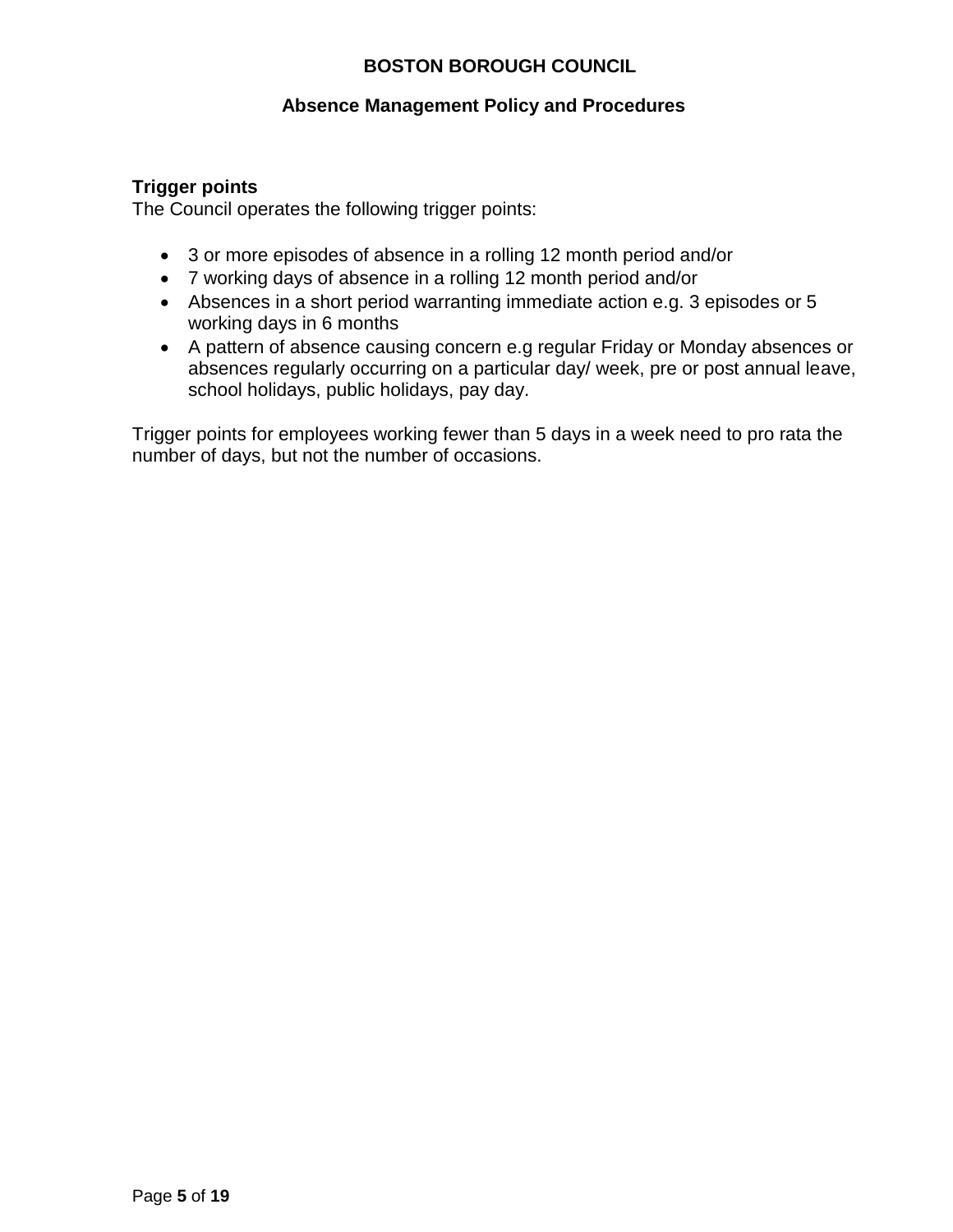#### **Absence Management Policy and Procedures**

#### **Further guidance for managers and employees**

#### **Return to Work Interviews**

Return to work interviews must be conducted after every period of absence and where possible managers should carry this out on the day an individual returns (or as soon as practicable). This does not necessarily have to take place on a face to face basis and can be conducted by telephone, particular where managers/employees cover a wide geographical area or where a face to face meeting is not possible within a reasonable timeframe.

Return to work interviews are an important part of absence management and can help identify absence problems at an early stage; they also providing managers with opportunity to start a dialogue about underlying issues, which may be causing absence(s) and allow them to make any changes to support the employee.

The return to work interview needs to be separate to any Stage 1, Stage 2 Meetings and Stage 3 Hearing. The manager must ensure the return to work interview form is completed to record the discussion.

#### **Stage 1, Stage 2 Meetings and Stage 3 Hearings**

The purpose of the stage meetings is to provide assistance and support to the employee to improve his/her attendance to a satisfactory level. The aims of the absence management meetings are to:

- Establish reason(s) for the absence; is the employee suffering from a medical condition?
- Discuss possible ways of reducing absence in the future.
- Explore and consider any reasonable adjustments.
- Discuss the possibility of requiring information from OH.
- Explain to the employee about the absence management procedure and inform them of the possible actions if their level of absence is not improved.

Managers should treat individuals in a sensitive manner. Discussions between employees and managers will be kept confidential as reasonably possible. The meetings will be arranged at a suitable venue which will normally be the employee's place of work. However, in some circumstances (depending on the employee's health and well-being) this may be held at the employee's home with their consent.

A referral to OH should not be used as an alternative to carrying out an absence management meeting. A referral to OH is a separate process.

If, because of the nature of their illness the employee is unable to attend the absence management meeting/hearing, advice will be sought from OH on their fitness to attend and any reasonable adjustments which may enable the employee to attend will be considered.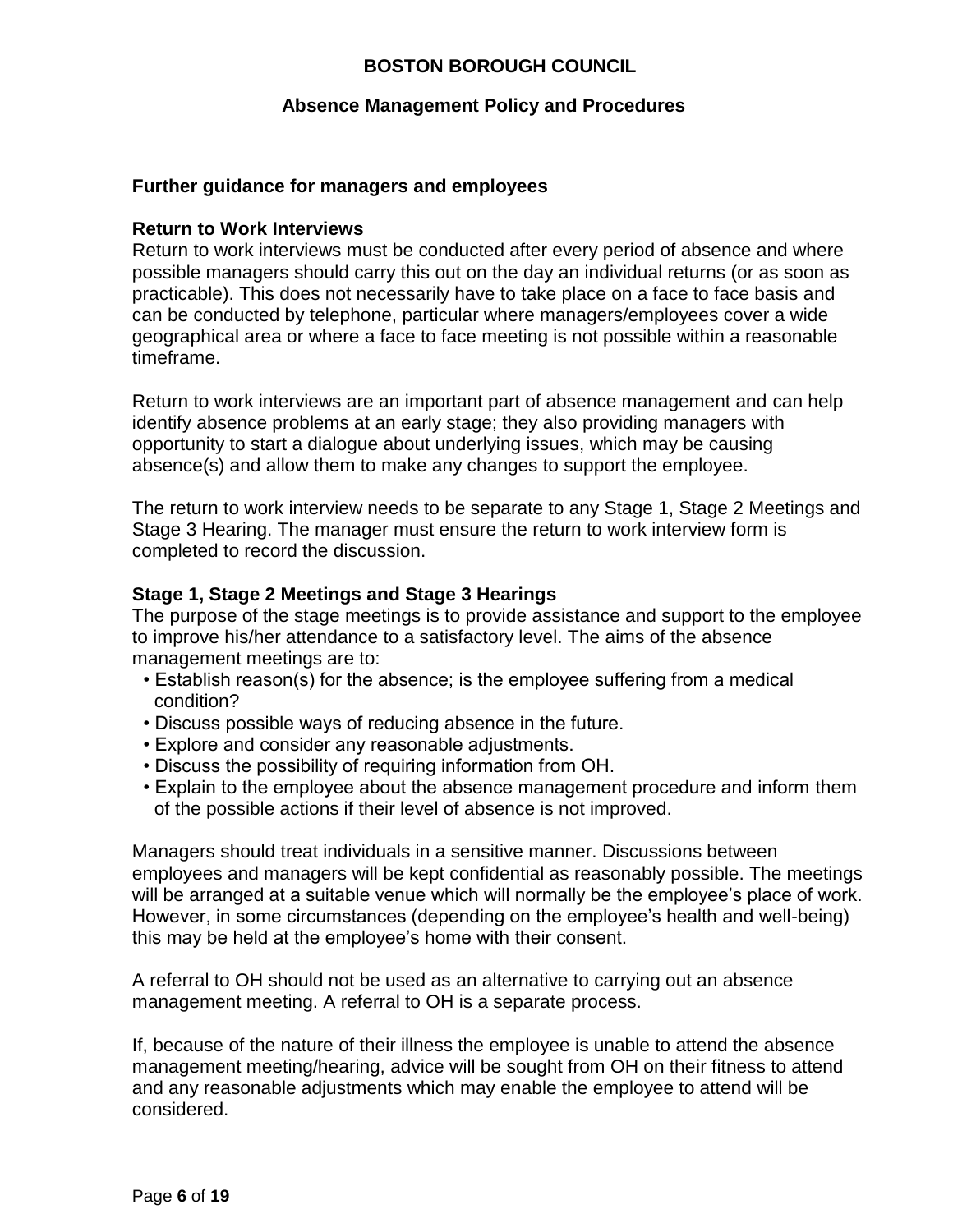### **Absence Management Policy and Procedures**

Upon receipt of advice from OH and also considering all of the circumstances of the case, management will make a decision as to whether the meeting/hearing should proceed in the employee's absence. If the manager has tried to obtain OH advice but the employee fails to attend or refuses to give consent for the report to be released then management will go ahead with the meeting without the OH advice.

If the employee is unable to attend the meeting/hearing for some other reason or their representative is unable to attend the meeting may be postponed and will be rearranged within 5 working days or as soon as is practicable. The employee should be notified of the date in writing and informed that if they are not able to attend on the revised date the meeting/hearing will proceed on this occasion in their absence.

If employees cannot attend a meeting/hearing personally they can put their case either through their representative (Council work colleague, Recognised Trade Union Representative or Trade Union Officer), or submit their case in writing in advance by no later than 5 working days in advance of the meeting/hearing.

### **Managers' Discretion on Trigger Points**

When reviewing absences against the trigger points it may be necessary in exceptional circumstances for managers to use their discretion on what the trigger points are. This particularly applies when an employee has an underlying medical condition that is covered under the Equality Act 2010 and advice is usually obtained from OH.

Any extensions to the trigger points as a reasonable adjustment resulting from OH advice should be regularly reviewed. Please refer to the additional guidance provided within the Disabled Employees | Review of Reasonable Adjustments section of the Policy.

If management wish to apply discretion to change an employee's trigger point then this should only be applied in exceptional circumstances. The manager must be able to justify, discuss, record and seek approval with their Head of Service and People Services.

### **Unfit for a Prolonged Period / Ill Health Retirement**

Advice may be received from OH that the employee is eligible for permanent ill health retirement or alternatively that they are deemed unfit to return to their substantive role for a prolonged period due to an underlying medical condition and redeployment is not recommended. In these scenarios it may be appropriate to escalate to a Stage 3 Absence Management Hearing, without the need for a Stage 1 or/and Stage 2 meeting taking place.

If OH recommend redeployment, the employee will be offered a formal period of time in line with this policy, to find an alternative role within the Council. It may be appropriate to escalate to a Stage 2 or 3 meeting, without the Stage 1 or 2 meeting taking place. Managers should be aware that an employee who has been found unfit to continue in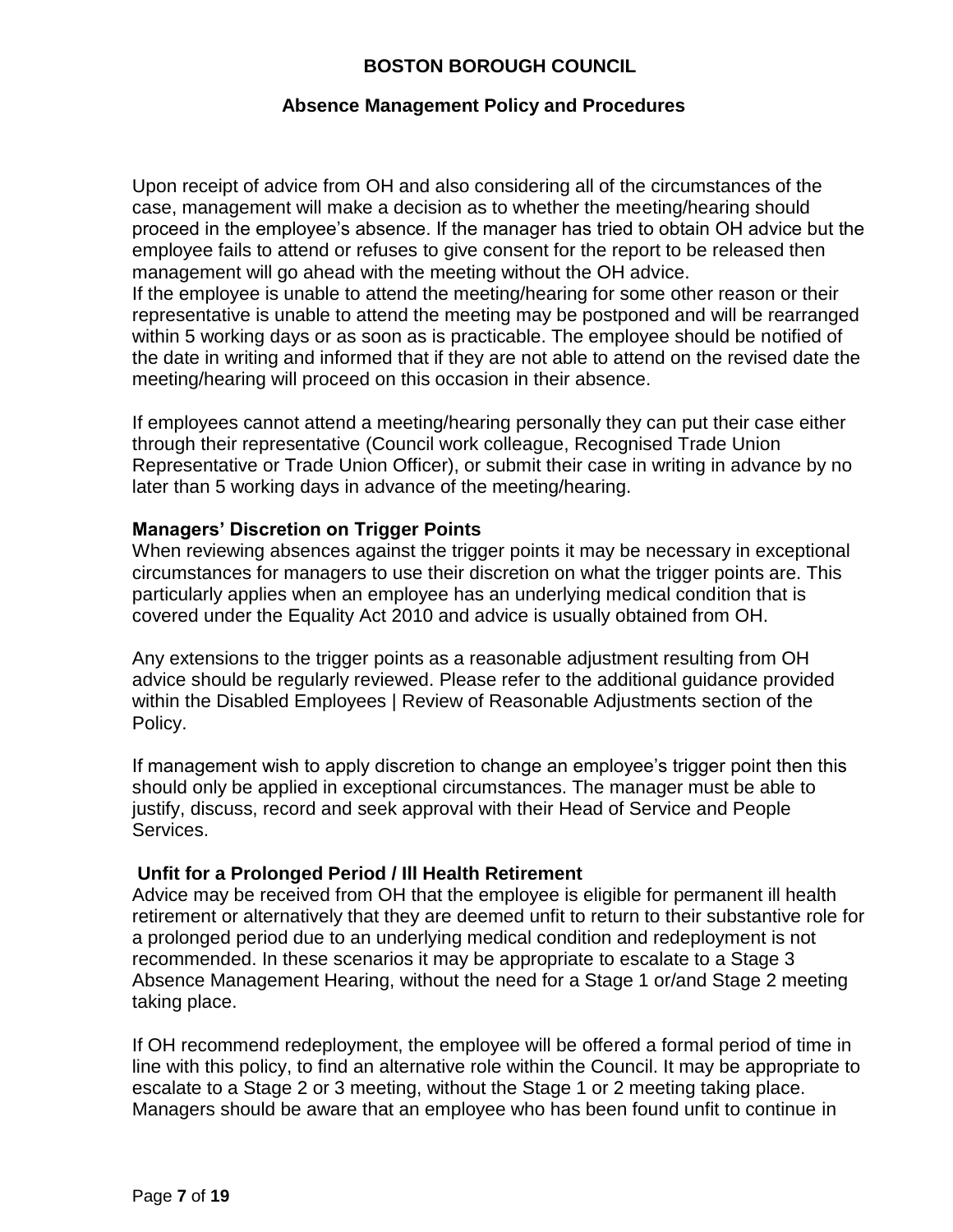### **Absence Management Policy and Procedures**

their substantive post and who fails to secure alternative employment will face dismissal from the Council. A positive approach will be taken to redeploy the employee. Managers should be aware of the requirements of the Equality Act 2010 and the need to make reasonable adjustments to assist an employee to continue in work. The Council is committed to retaining employees who become disabled.

The above would need to be discussed with People Services and a member of CMT with the authority to dismiss. At the Stage 3 Hearing the Chair will give consideration to dismissing the employee with notice on the grounds of 'Some Other Substantial Reason' or 'Capability' (where underlying medical condition is identified).

### **Employee's Failure to Maintain Contact**

Employees have a responsibility to respond in a timely manner to any communications from the Council and attend absence management meetings as required. This includes submission of medical fit notes on time. If the Line Manager is receiving no correspondence from the employee, i.e. via telephone or in writing, then the Line Manager should seek advice from People Services. Employees who continually fail to respond to communication may result in their circumstances being escalated to a Stage 3 Hearing, without the Stage 1 or Stage 2 Meetings taking place.

This would need to be discussed with People Services and a member of CMT with authority to dismiss. At the Stage 3 Hearing the Chair will give consideration to dismissing the employee with notice on the grounds of capability (where an underlying medical condition is identified) or 'Some Other Substantial Reason' (SOSR).

### **Review Periods**

A default review period is normally 2 months. It is recognised there may be exceptional circumstances where a longer review period is needed, up to a maximum of 4 months.

Contact People Services if unsure of how long the review period should be. Management should seek Head of Service approval for longer review periods.

Where a decision is taken to extend a Stage 1/2/3 review period the above timeframes will also apply. However, for the purpose of extended review periods managers also have the discretion, where appropriate, to set an extended review for a period of less than 2 months.

At the end of the review period the manager will complete the Review Checklist. Following completion of this management will make a decision based on the evidence gathered.

### **Abuse of Sickness Scheme**

Where abuse of the sickness policy is suspected, which may include failure to report sickness absence at the appropriate time; non-attendance at OH appointments without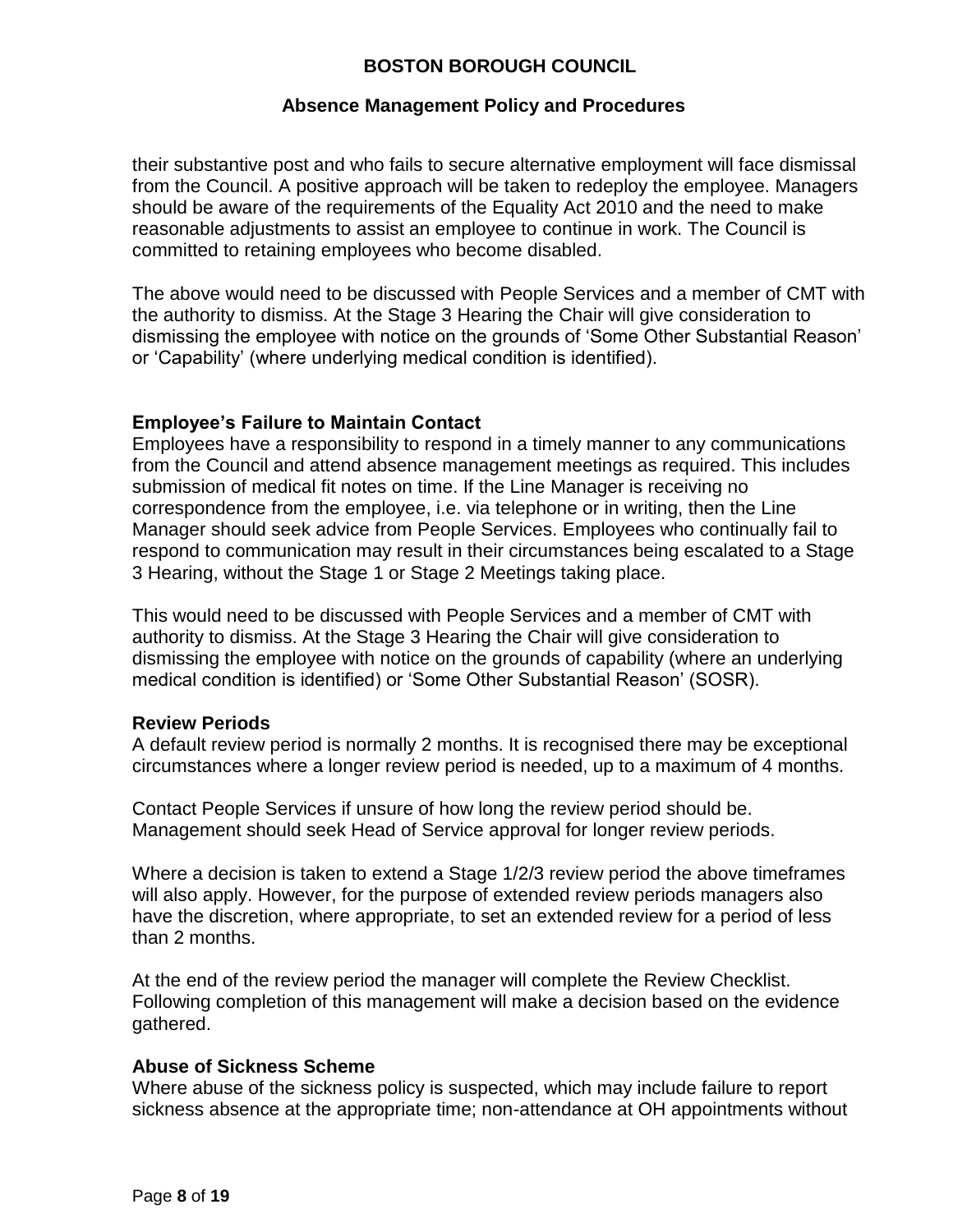### **Absence Management Policy and Procedures**

reasonable cause; failure to submit GP Fit Notes at the appropriate time; submission of forged or false Fit Notes; deliberate conduct prejudicial to recovery from sickness/injury; or due to the employee's misconduct or neglect, sick pay may be suspended and consideration given to disciplinary action. People Services advice must be sought in these cases.

### **Dual Employment**

Where employees have more than one job with the Council, managers will liaise and share information regarding the employee's absence to assess whether other actions are required to ensure an employee is not putting their health and safety at risk by continuing to attend work in their other post(s). It is important to recognise that jobs may have different responsibilities and therefore different impacts on an employee's health and any reasonable adjustments which may be required.

For example, if the employee with two jobs is being referred to OH, both roles should be described so that OH can provide advice regarding both jobs. If a description of both jobs has not been given to OH and the two jobs have different responsibilities, then the referral cannot be used to manage the absence for the role that the description has not been given.

Absence management meetings can take place to cover both roles, although managers from each service area need to be present to allow a consistent approach within the procedure.

### **Annual Leave Entitlement in Relation to Sickness Absence**

Employees absent due to sickness accrue annual leave and may request to take annual leave during a period of sickness absence. However, employees are not expected to go away on holiday when absent due to sickness unless this is supported by their GP.

Employees who go on holiday during sick leave and have not requested annual leave will automatically have the period of time taken off their annual leave entitlement.

Employees wishing to take leave during sickness absence must request this in writing via their Line Manager. The annual leave will be deducted from an employee's leave entitlement and the employee's sickness will still be recorded on the payroll system as being absent.

Employees who have reduced to half or nil pay and wish to use annual leave to continue to receive payment, need to be agreed with their Line Manager. For managers to action this they must email the payroll team.

Employees advising they are not contactable or available to attend meetings whilst they are absent, this annual leave should be deducted from the employee's leave entitlement.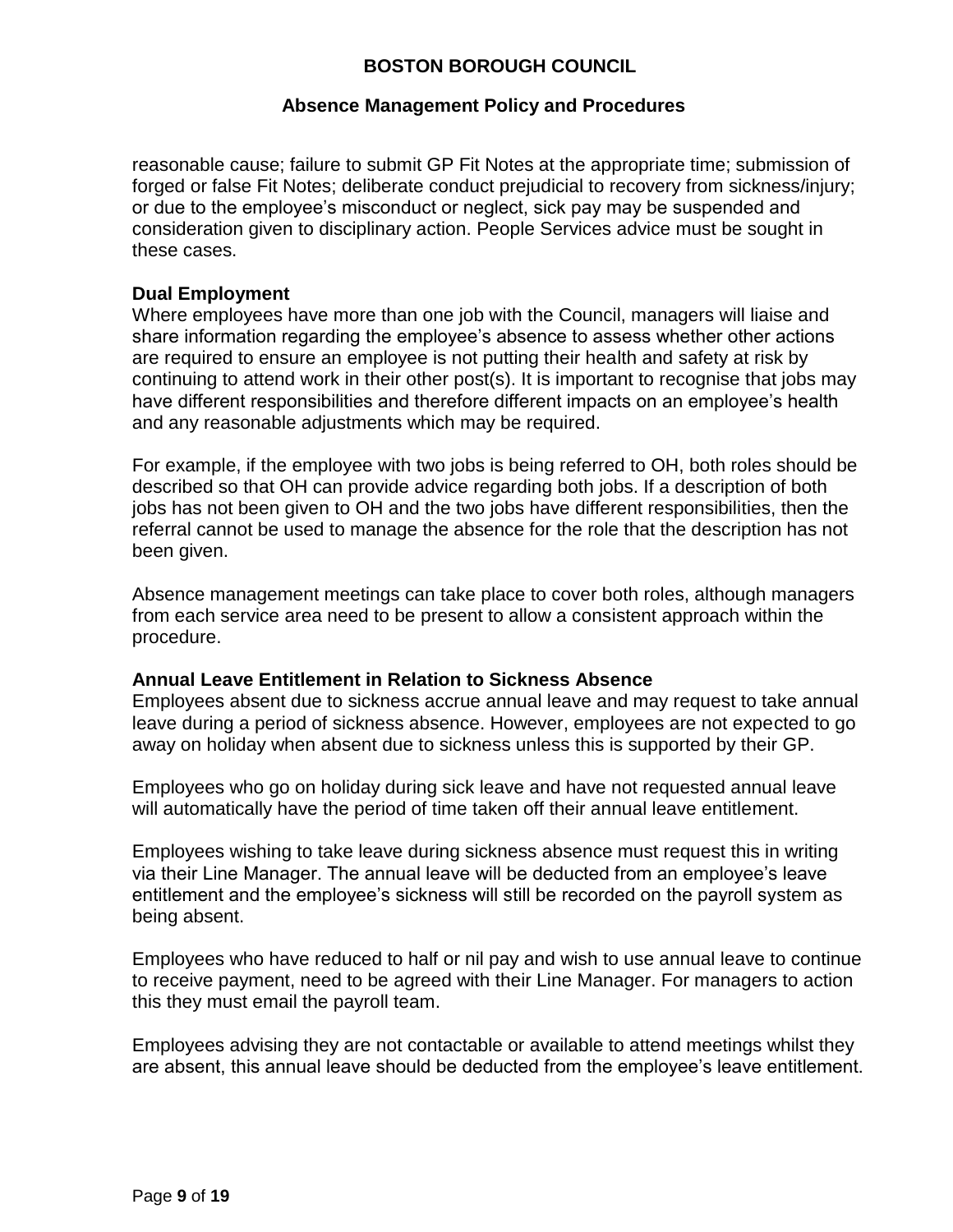### **Absence Management Policy and Procedures**

Employees returning to work in the current leave year, should be encouraged to take their accrued annual leave entitlement to assist with their rehabilitation back to work. Should they be unable to take all of the leave, they are allowed to carry it forward into the next leave year.

Employees returning to work in a new leave year, have the right to the annual leave they have accrued during their sickness absence in the previous leave year and should, therefore carry this forward into the new leave year. Such employees should be encouraged to take most or all of this leave in a block in the first month after their return to work date or to assist with extending a phased return to work.

Employees who fall sick prior to commencing pre-booked annual/flexi leave will be able to reclaim their annual/flexi leave, as long as they comply with sickness reporting procedures, are still available for contact and meetings when absent and supply a Fit Note to cover the period they wish to reclaim.

Employees who falls sick whilst on annual/flexi leave and return wishing to reclaim a proportion of that leave, they will be required to comply with sickness reporting procedures (where practical) and provide a Fit Note to cover the period they wish to reclaim.

Employees who become fit for work whilst still on leave, must confirm the date on which they became fit to work, on their return from leave.

### **Sickness during the Working Day**

Employees who leave work during the working day due to illness:

- Must first report this to their manage
- Will be classed as absent on that day (for sick pay and recording purposes)
- Will be required to self certify and attend a return to work interview.

Managers should determine what proportion of an employee's normal working hours have been worked and decide whether a full or half days sickness absence should be recorded.

Where such schemes are used, employees will be credited with the time actually worked for flex purposes. Such absences of ½ a day or more should be recorded on the sickness system and will count towards trigger points. Where employees report for work but are sent home before working 2 hours due to illness this will be counted as a normal sick day.

### **Accident or Injury at Work**

Employees who consider their illness arises from an accident or injury at work must notify their Line Manager immediately so that the Accident Reporting Form can be completed.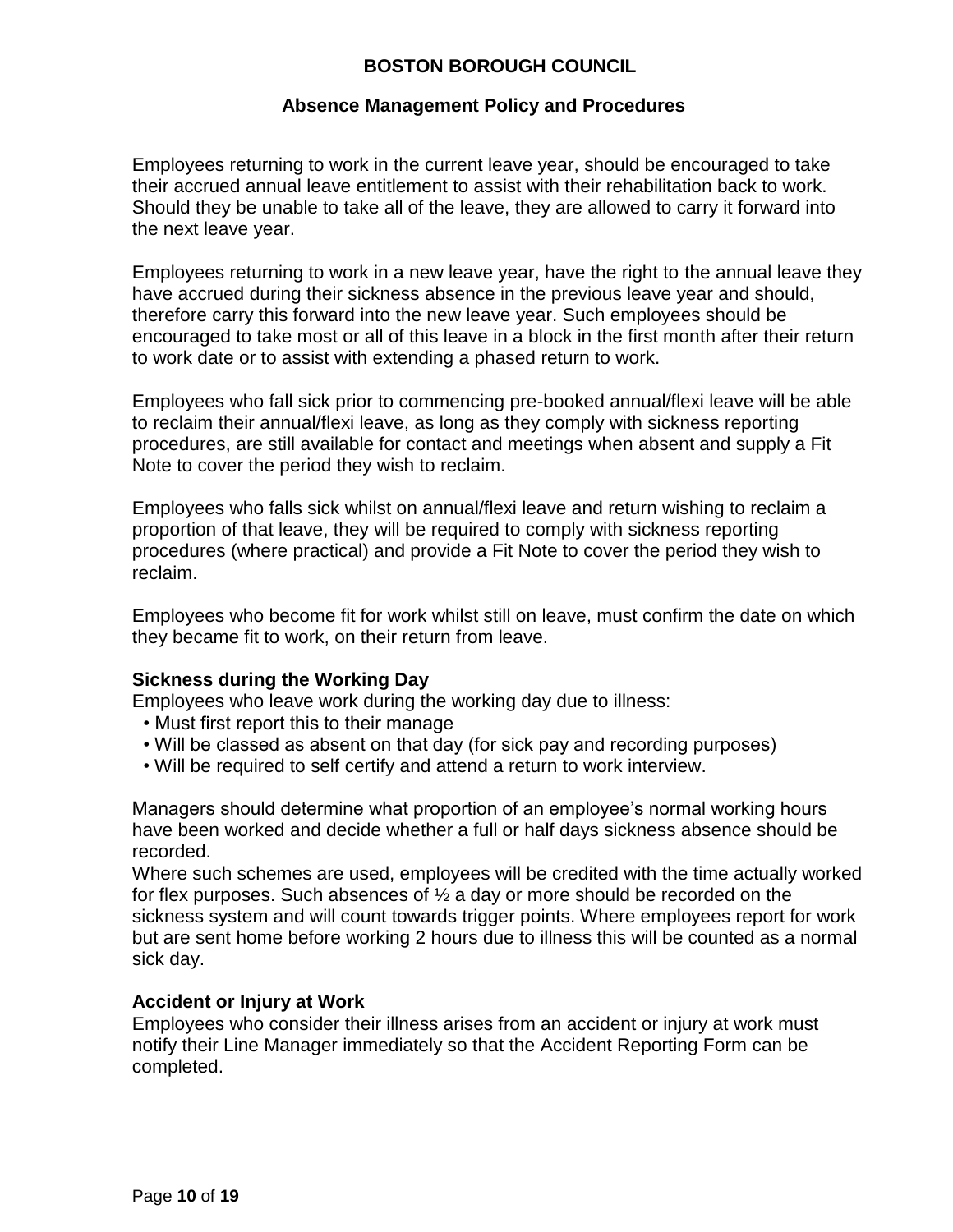### **Absence Management Policy and Procedures**

Employees absent from work due to accident or injury at work should be treated in the same way as if their absence was due to sickness and therefore the Absence Management Procedure must be followed.

Employees absent from work as a result of an accident or injury are not entitled to sick pay if damages may be receivable from a third party. The Council may at its discretion pay sick pay provided the employee agrees to refund the amount paid from any damages awarded.

### **Accident or injury outside of work**

Where an employee is injured as a result of an accident and recovery of damages from a third party is a possibility, entitlement to sick pay is witheld. However, sick pay may be paid where an agreement to reimburse the Council from any damages received is reached. The Council would also seek to recover the total cost of payments made to employees in the event of such absences including employers' superannuation and national insurance contributions made. Employees are required to notify the Council of any action against a third party in this regard.

### **Fit Notes**

The Fit Note is a form employees will receive from a GP, which confirm whether the employee is either: (a) not fit for work or (b) maybe fit for work. In option (b) cases the GP will make recommendations for reasonable adjustments to help the return to work. It is for management to determine whether they can be implemented. It has been acknowledged that GPs are not Occupational Health experts and they do not have a detailed knowledge of either the work undertaken or the workplace of their patients. Where the changes cannot reasonably be made, and the employee cannot return to work, the Fit Note can be used to cover their sickness absence. Where the GP has stated they do not need to assess the employee again, this means that the employee should be able to return to work at the end of the period stated.

If an employee wants to return to work prior to the Fit Note expiring, the manager will need to ask the employee to return to their GP to seek a new Fit Note reflecting the timescales in which the employee feels they are able to return to work on. If the manager has concerns regarding an employee's return to work due to their health or with the recommendations that are on the Fit Note, the manager should carry out a risk assessment to assess their concerns.

Employers Liability Insurance does not require employees to be 100% fit for work but there is an expectation by the Council's insurers that the risks of those returning to work will be managed effectively, both for their wellbeing and safety and that of other employees and members of the public who may come into contact with them during their duties.

Further advice may be sought from People Services, Health and Safety Adviser or OH as appropriate.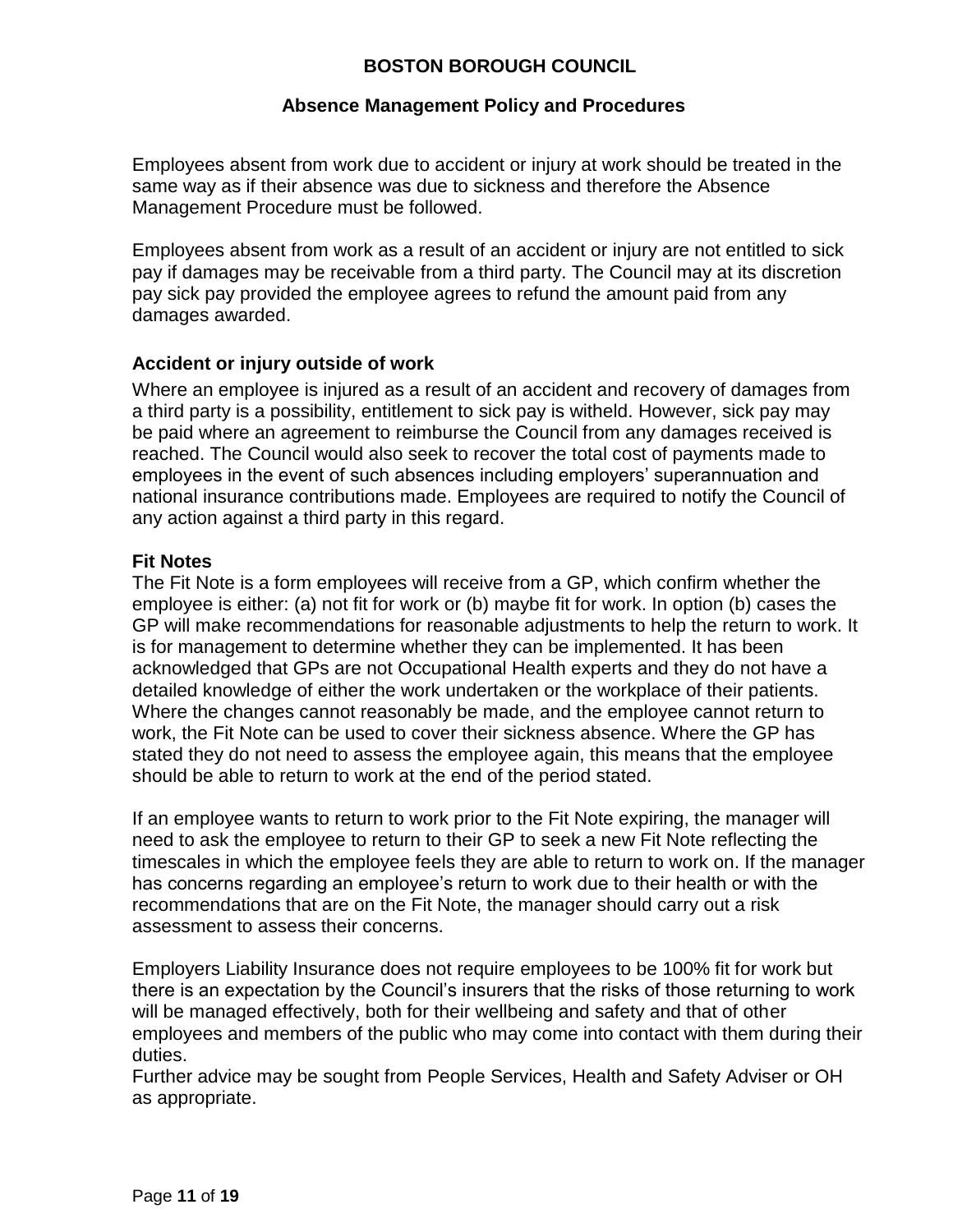#### **Absence Management Policy and Procedures**

#### **Fit for Work**

A new government initiative was brought into place in September 2015 called Fit for Work. Fit for Work's aim is to help employers with getting their employees back to work as soon as appropriate. They do this by offering – free health and work advice and free referrals for an occupational health assessment.

Fit for Work intends to plug the gap in occupational health advice and support for small to medium enterprises (SME), Fit for Work can also work alongside existing employer occupational health provision as it focuses on many different aspects preventing an employee's return to work, including social and financial factors.

In certain situations where employees meet the criteria for referral to Fit for Work, an employer or GP can refer the employee to Fit for Work's occupational health provider for advice. Following this, Fit for Work may issue a Return to Work Plan giving suggestions on adaptions which may allow the employee to return to work. The Line Manager will need to consider these adjustments in the Return to Work Plan, as they are advisory and subject to operational requirements.

It is important to note that the Return to Work Plan can be accepted by a Line Manager as evidence of sickness absence as a fit note will not be issued. The Council will continue to refer employees to its own occupational health provider, as usual. Further advice may be sought from People Services.

Further information on Fit for Work can be found on the government's website – Fit for Work.

### **Display Screen Equipment (DSE) Assessment**

An employee would be defined as a 'DSE' user if they:

- Normally use DSE for continuous or near-continuous spells of an hour or more at a time.
- Use DSE in this way more or less daily.
- Have to transfer information quickly to or from the DSE

All employees that are defined as a 'DSE' user should:

- Complete a DSE workstation assessment for main place(s) of work; Contact Healtyh & safety Advisor or People Services to access.
- Follow and implement any controls or guidance issued to them in relation to reducing the risk to health and safety when using DSE.
- Undertake a dynamic workstation assessment every time a different workstation is used i.e. hot desking
- Report any problems or health issues to the Line Manager that are related to the DSE operations or task undertaken as part of the job role.
- Any significant health problems such as aches and pains should be reported to the Line Manager who may consider the need to carry out a new DSE assessment.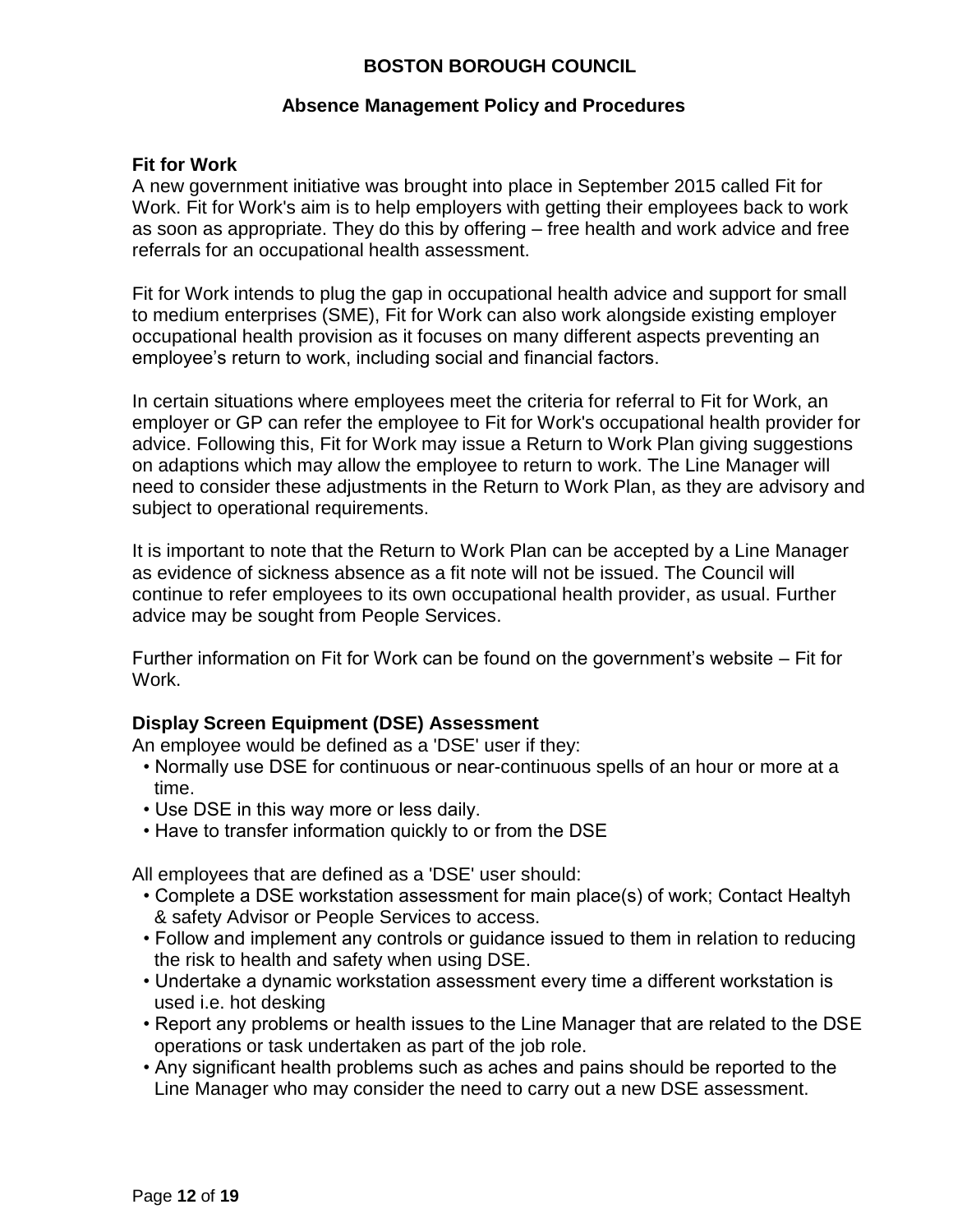### **Absence Management Policy and Procedures**

Please follow the DSE online workstation assessment before referring to occupational health if they feel any health issues are related to the DSE operations.

#### **Medical Appointments**

Employees must make medical/dental/ hospital appointments outside of their normal working hours. Where this is not practical, they must be made to cause minimal disruption to the working day, i.e. lunchtime, early, late appointments and may be required to make up the time, either by staying late or by using flexi time where this scheme is operated.

Cancer screening appointments are considered authorised absence and time off will be paid. Managers will use their discretion to allow a reasonable amount of time off to attend appointments. Advice should be sought from People Services.

Employees must provide managers with proof of their appointment (e.g. an appointment card or copy of the appointment letter) when requesting time off to attend screening appointments.

Necessary paid time off will be given for the purpose of cancer screening.

In cases where the employee is disabled within the meaning of the Disability Discrimination Act 1995, their Line manager will consider if it is a reasonable adjustment to allow the appointment during normal working hours and will discuss this informally with them.

Time off to accompany dependants is not sickness absence and must be taken as annual leave or flexi time unless management considers there are exceptional circumstances and authorised leave of absence.

Time off for cosmetic surgery must be taken from employees own leave entitlement or flexi time unless the GP confirms the employee is unfit and should refrain from work. If the cosmetic surgery is linked to a disability related condition, please speak to People Services.

Leave to undertake IVF treatment must be expected to be taken as Special Leave for Family or Personal Reasons.

### **Planned Operations**

Employees absent due to planned operations may reach the Council's trigger points. Managers should discuss contact arrangements with employees before the start of their planned absence and make them aware that they should still expect the Line Manager to contact them at the appropriate time to arrange the relevant Stage Meeting. This is likely to take place after one month's continuous absence unless the employee returns to work at an earlier date in which case, if the trigger has been met, the relevant Stage Meeting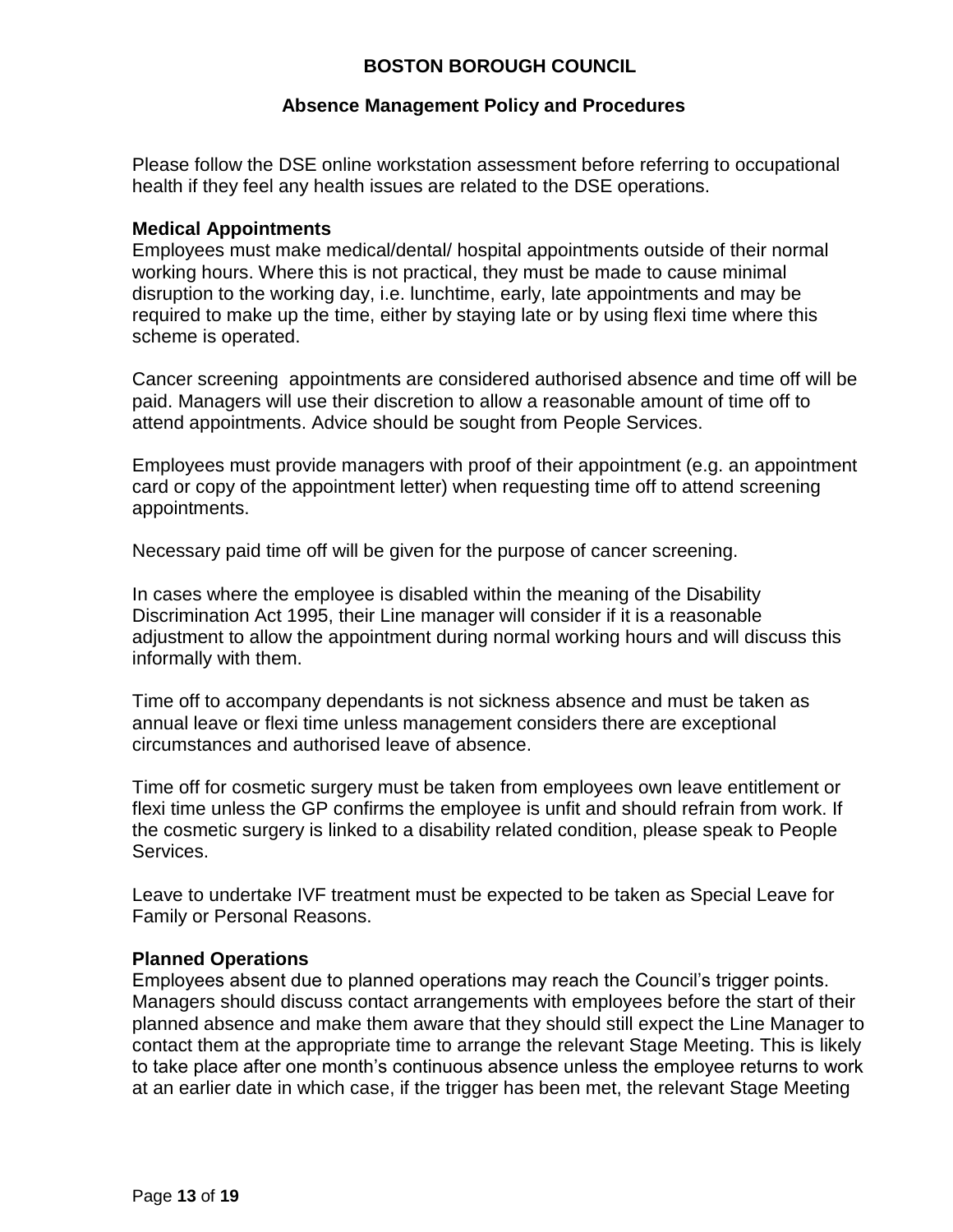### **Absence Management Policy and Procedures**

would take place following their return. Managers will need to use discretion as to the timing of this meeting to ensure employee is well enough to attend.

Managers should use this meeting to discuss with employees how they might best be supported (e.g. referral to OH, any reasonable adjustments) to enable them to return to work when they are well enough. An appropriate review period should also be set following this meeting as set out in this procedure.

### **Time off for being a Donor (Egg/Bone Marrow/Organ Donor)**

Consistency needs to be applied to advice in relation to employees who have to take time off to undertake treatment which may be supporting others. Any pre-testing relating to being a donor should be treated as a hospital appointment. Special leave for the procedure could be applied if it is an emergency and requires only one day but if the treatment means that the employee is unwell and not able to work due to a result of the treatment it should be recorded as sickness absence.

### **Pregnancy Related Sickness**

Pregnancy related sickness should be recorded on iTrent People Manager but will not be counted towards the trigger points.

### **OH Appointments**

Employees absent from work due to sickness are expected to be available to attend any OH consultations, as required. Employees refusing to attend OH appointments need to understand that without such a report management decisions will be made using the information available to them.

### **Medical Redeployment**

There will be occasions when the Council will need to consider redeploying employees within the Council. The Redeployment Policy and Procedure outlines the process for redeployment when an employee has an underlying medical condition and the employee has been deemed unfit to return to their substantive post for a prolonged period and/or no reasonable adjustments can be put in place, following medical advice. Advice must be sought from OH regarding whether redeployment should be considered. Redeployment is a positive act, which can enable the Council to maintain the skills and experience of valued employees, as well as meeting its legal obligations.

### **Medical Suspension**

In certain circumstances it may be appropriate to medically suspend an employee, eg:

• Where employees and their GPs consider they are fit to return to work (with or without adjustments) and the manager, in conjunction with a Head of Service and People Services, believe they are not and therefore require OH advice before allowing the employee to return back to work. If the GP recommends any adjustments which, having undertaken the necessary risk assessment, the manager cannot accommodate, employees will remain off sick for the period specified on the Fit Note.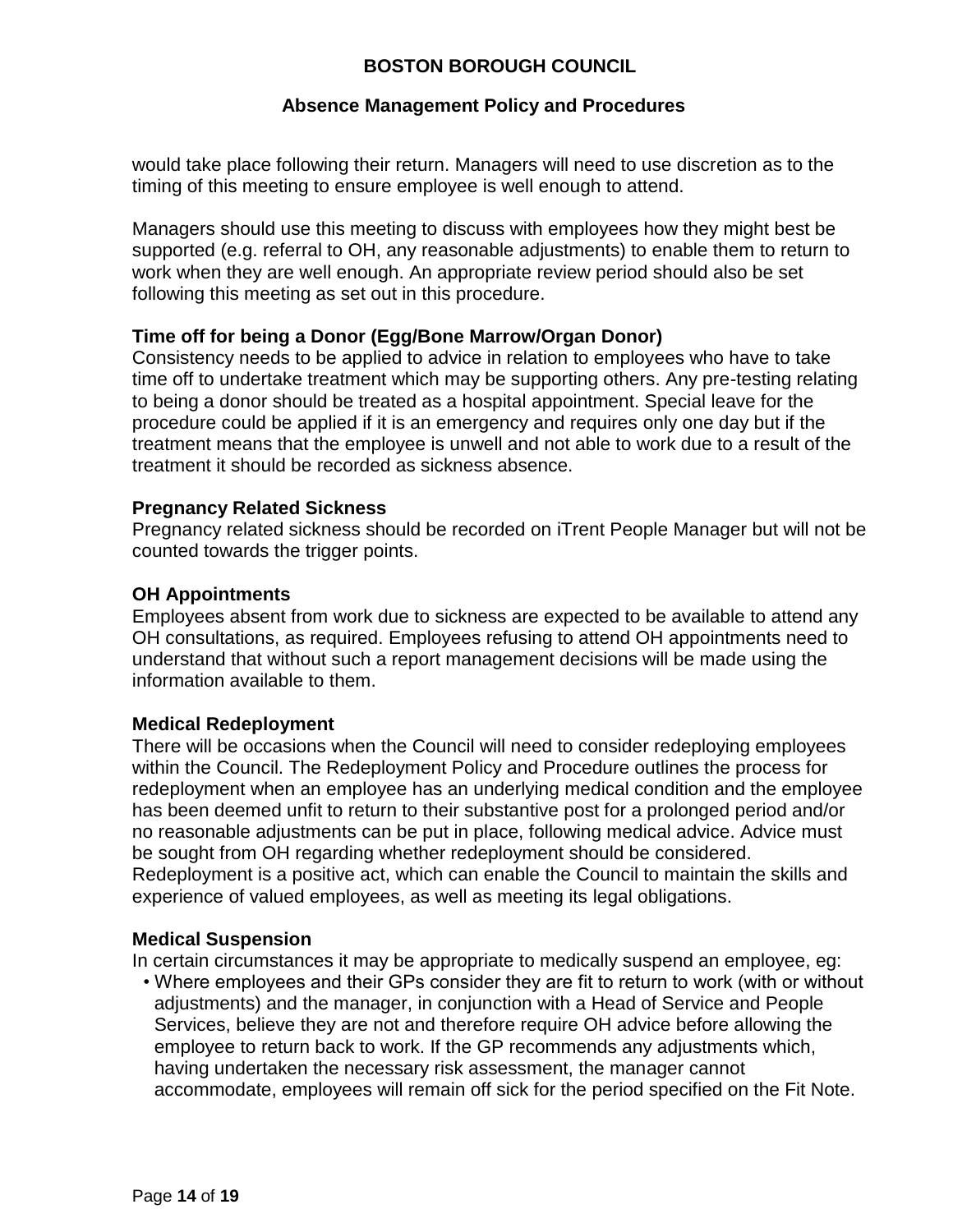### **Absence Management Policy and Procedures**

• Medical suspension may also apply where the manager believe employees are not fit to attend work but they refuse to go on sick leave. The manager may medically suspend the employee until OH advice is received.

Wherever possible, prior to medical suspension, alternatives such as temporarily adjusting the employee's duties, reducing/changing hours of work, temporary redeployment to another role/location or working from home should be carefully considered using any advice from the GP contained on the Fit Note where appropriate. In such circumstances it would be appropriate to undertake a risk assessment, workplace assessment and/or DSE assessment.

Decisions to medically suspend must be based on sound health and safety justification and managers must be able to demonstrate this through risk assessment. Having considered the employee's views the manager should be able to clearly explain the reasons for the decision.

If it is considered there are sufficient grounds to suspend, written approval must be given by a member of CMT with authority to dismiss. Managers should convene a suspension interview as soon as possible after the decision has been made, which should be followed up in writing using the suggested Medical Suspension Letter. The employee has a right of representation at the suspension interview. However, the unavailability of a representative must not delay convening the suspension interview or the suspension itself. If the need to medically suspend is urgent and it is not possible to convene a face to face meeting the manager may telephone the employee to inform them of the medical suspension and follow up the discussion in writing.

**NB:** Medical suspension is on contractual pay and does not impact on sick pay. It is also not a period of sickness absence and must not be recorded as such.

Review of medical suspension must take place once the required medical information is provided by OH. If OH advice that the employee is able to return to work, the medical suspension will be lifted.

If the employee is still unable to perform their duties, once the medical suspension is lifted managers will need to clarify if this is due to a medical condition the employee has and follow the guidance in the Underlying Medical Condition – Employee still at Work section of this policy. If not due to a medical condition managers may decide whether to invoke the capability procedure. People Services advice should be sought in these cases.

### **Terminal Illness**

Managers should deal with such situations compassionately taking into account the wishes of the employee and their financial situation as well as the needs of the organisation. Each case will be considered on its own circumstances and advice must be sought from the pensions department (LPGS), OH and HR. There are occasions when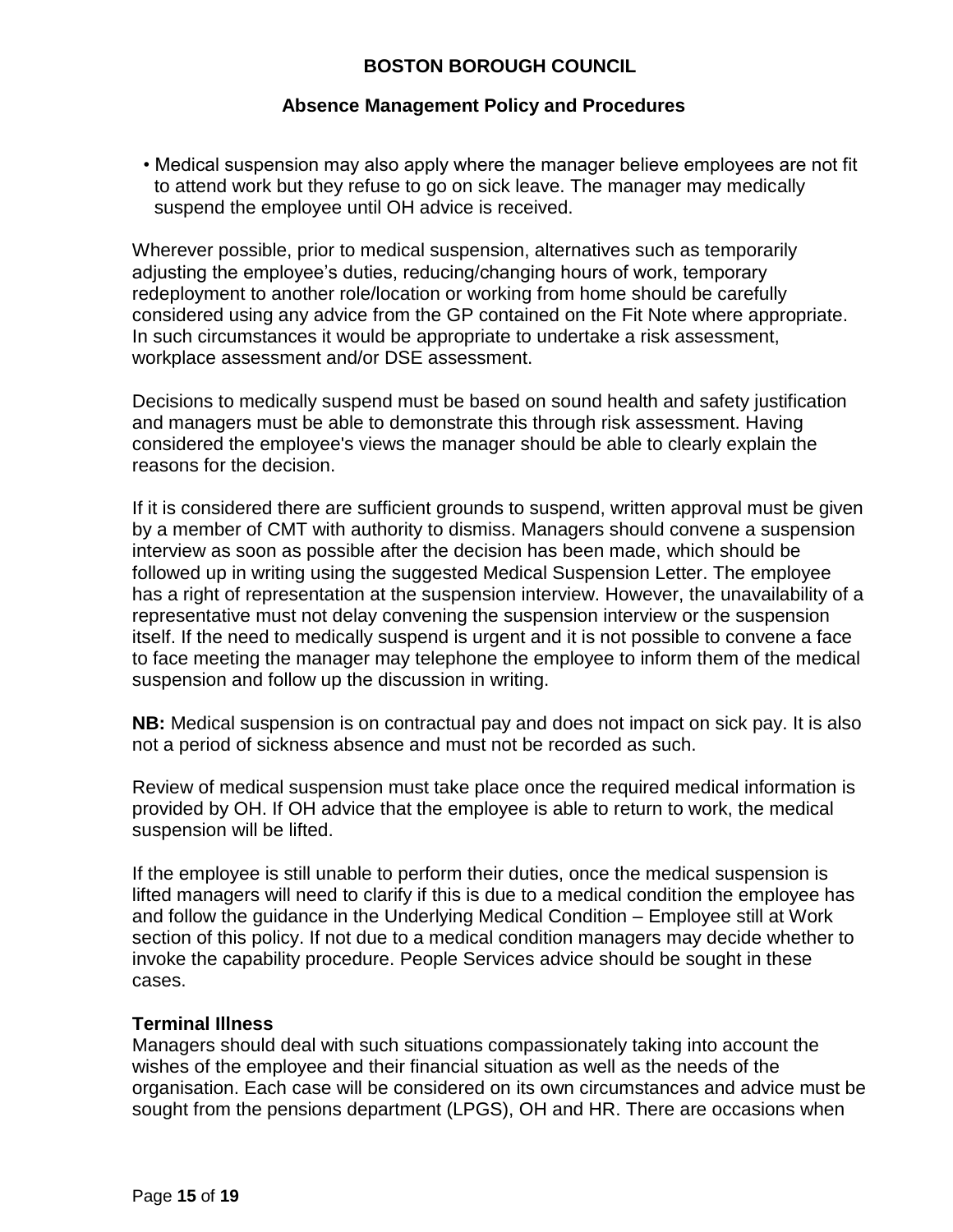### **Absence Management Policy and Procedures**

employees with terminal illnesses wish to be dismissed and may be eligible for early release of pension benefits, if they are a member of the Local Government Pension Scheme. Factors to consider include the medical condition and how long the employee is expected to live, as these may be critical in establishing the most beneficial course of action.

In extreme cases employees will be kept on the payroll, even though they have exhausted their sick pay entitlement. This elevates distress by formally dismissing someone who is dying where it is to the employee's advantage to remain in service due to their entitlement to benefits such as death in service.

### **Underlying Medical Condition – Employee still at Work**

Some employees have underlying medical conditions which affect how they carry out their roles. They may not be absent from work but they may be unable to carry out their duties and responsibilities to a satisfactorily level and/or fail to fulfil their contractual working hours due to the underlying medical condition.

In such cases managers need to refer them to OH to seek advice about the underlying medical condition. If OH confirms their performance and/or ability to undertake the full duties/hours of their substantive post is affected by their underlying medical condition, the manager is advised to organise a Stage 1 Meeting.

If an employee has already been managed under this policy and that action is still active, i.e. within the 12 months live period, the manager can return to the same point in the procedure.

Managers must ensure that reasonable time has been given to consider the employees underlying medical conditions and how it these affect the employees performance.

Management may consider a further time period might be appropriate to provide any reasonable adjustments prior to escalating to the next stage of the procedure. It is recommended in these cases that advice from People Services is obtained.

At the Stage 1 Meeting the OH report should be considered, including any, reasonable adjustments. Managers should follow the Absence Management Procedure although it is recognised that not all of the points require discussion, as the aim of the Absence Management Procedure is to focus on employee absences from work. People Services advice should be obtained for these cases, including obtaining appropriate template letters.

Reasonable adjustments can assist employees to carry out their roles. Managers must ensure the Reasonable Adjustment Request Form is completed. Any such adjustments need to be reviewed on a regular basis to assess the effectiveness.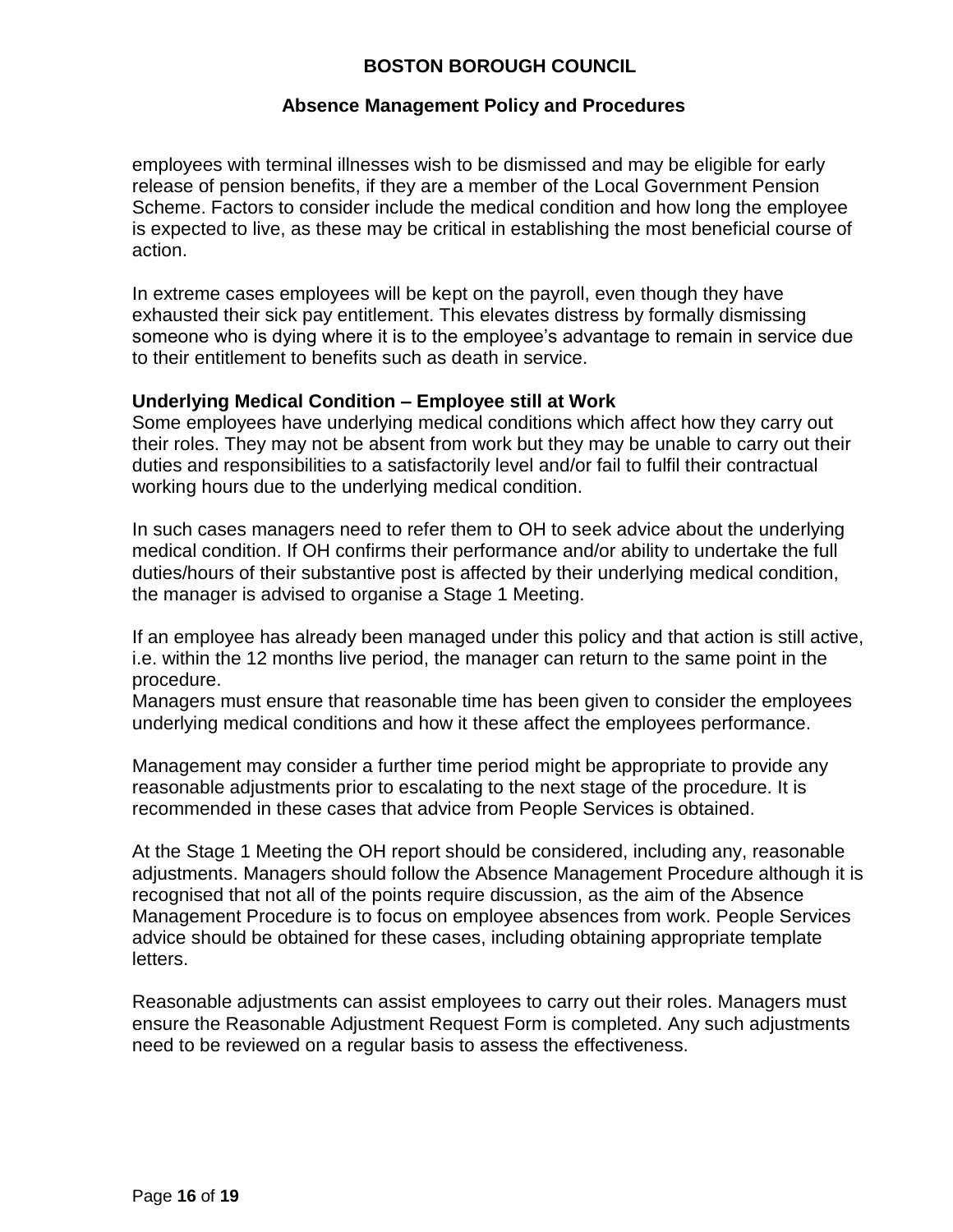### **Absence Management Policy and Procedures**

If reasonable adjustments are not sustainable or assist the employee to fulfil their responsibilities, alternative reasonable adjustments may need to be considered or redeployment may be explored.

If an employee is suffering with stress-related illness, anxiety or depression, as determined on the Fit Note, it is essential that support is provided. If work-related issues are felt to be contributing to ill health, managers must discuss these with People Services so appropriate and reasonable action(s) can be taken swiftly.

Managers have a duty of care to employees to take reasonable steps to avoid putting them in situations that might impair their health. Managers also have a responsibility to the Council to protect it from litigation.

### **Statutory sick pay**

SSP is not normally payable for the first 3 days of absence. Where this is due under SSP regulations it will be paid in accordance with these.

Periods of absence not covered by a Fit Note or self certificate will not be paid where pay may be due. Payments are made in accordance with current legislation and in conjunction with the Councils terms and conditions.

The number of hours you work are irrelevant as far as entitlement to statutory sick pay (SSP) is concerned, as long as you earn at least the equivalent of the lower earnings limit for National Insurance purposes.

The first three days of absence are classed as "waiting days", meaning that SSP is payable on the fourth qualifying day for a maximum period of 28 weeks. SSP is payable for days known as Qualifying Days (QD's). Normally your QD's will coincide with your working days. For example where you work a standard Monday to Friday week, the qualifying days will be Monday to Friday.

Any period of sickness absence extending beyond 3 calendar days is called a "period of incapacity for work "(PIW). If a PIW occurs within 56 calendar days of a previous PIW, the two periods are linked for the purposes of paying SSP. Where this happens there is no requirement for waiting days in the second PIW.

### **Occupational Sick pay**

| Entitlement to Occupational Sick Pay (OSP) is as follows: |                                                          |
|-----------------------------------------------------------|----------------------------------------------------------|
| First 4 months of service                                 | One month full pay*                                      |
| First year of service (after 4 months)                    | 2 months full pay* and 2 months half<br>$\mathsf{pav}^*$ |
| After 1 year of service complete                          | 4 months full pay* & 4 months half pay*                  |

In exceptional circumstances an extension to sick pay entitlement may be considered at the discretion of the Chief Executive and Head of HR in the following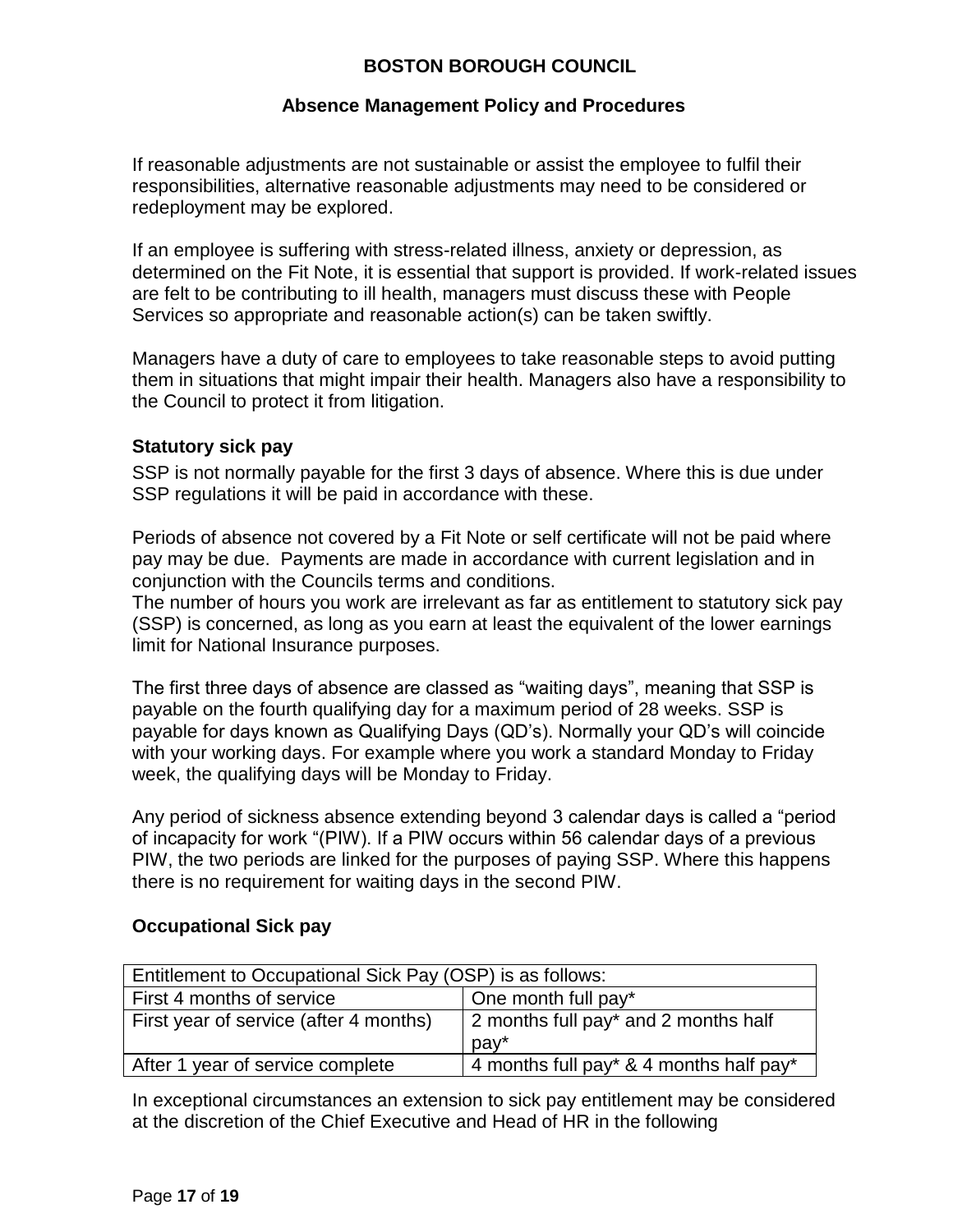### **Absence Management Policy and Procedures**

circumstances:

- Terminal illness;
- Cancer;
- Other extenuating circumstances;
- Any illness or injury arising from an accident at work unless due to negligence or misconduct on behalf of the employee concerned.

Entitlement to an extension of sick pay however is not automatic.

There are both Government and occupational sick pay limits. Sick payments made in the 12 months immediately preceding the first day of absence are taken into account when calculating the amount.

\*Full pay means the amount, when added to statutory sick pay and incapacity benefit, will be the equivalent of your normal pay.

\*Half pay means the amount, when added to statutory sick pay and incapacity benefit will be the equivalent of half your normal pay.

### **Locally agreed terms and conditions in relation to pay during absence.**

No pay will be given for the first 2 days of any period of absence. Pay will not be withheld where urgent or planned hospitalisation is required unless a procedure is elective.

Any member of staff having 5 days of sickness or less in each tax year (April to March) would be re-paid any pay withheld from the first 1-2 days of any period of absence. This re-payment would be made in the May following the year the absence was taken in e.g. absence between April 2013 and March 2014 would be re-paid in May 2014. Any member of staff leaving part way through the year will not fulfil the requirements of the scheme and would therefore not be entitled to any repayment. Pregnant staff will be exempt from these rules for maternity related absences. Repayment of any withheld pay will be made at the rate the pay was deducted during the relevant tax year.

For employees joining the authority part way through the year, the 5 days will be apportioned to the number of completed months in the year, for example, joining date of 1 July, by 31 March employee will have completed 9 months service. The number of sick days used to calculate their entitlement to repayment of any sick days would be 5 x 9/ 12 = 3.75 days. If the employee took 4 days sickness in the 9 month period they would not receive repayment of withheld pay in May.

Upon the employees return to work line managers may be able to agree to payment for the sick day(s) taken in lieu of annual leave to ease the financial burden. In the event of this being agreed absences should still be recorded as sick leave but pay will reflect the